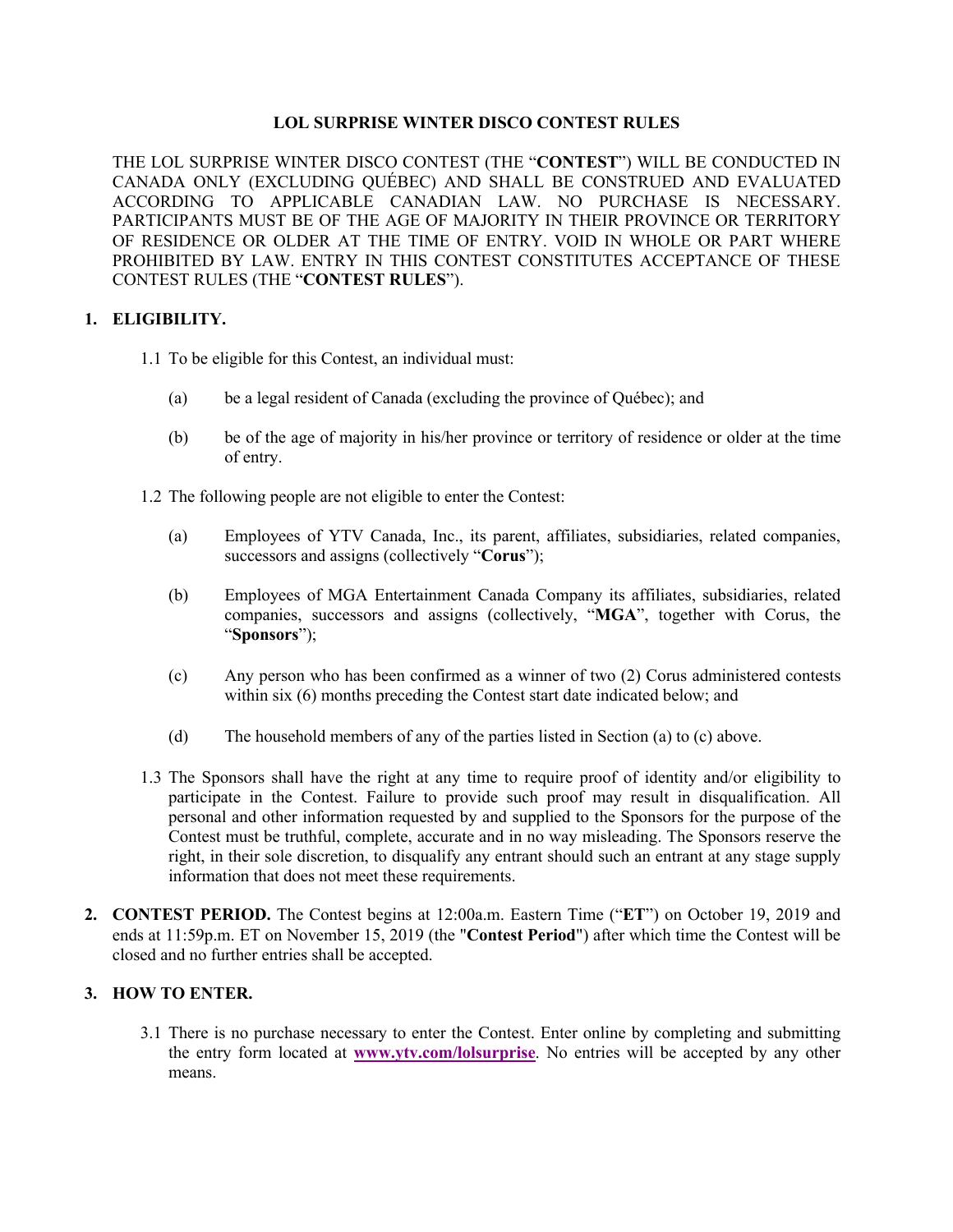- 3.2 Limit of one (1) entry per e-mail address per day. In the case of multiple entries, only the first eligible entry will be considered.
- 3.3 All entries, become the sole property of the Sponsors and will not be returned for any reason. Entries must be received no later than the end of the Contest Period. Entries will be declared invalid if they are late, illegible, incomplete, damaged, irregular, mutilated, forged, garbled or mechanically or electronically reproduced. Unless otherwise set out herein, no communication or correspondence will be exchanged with entrants except with those selected as a potential winner.
- 3.4 Entries received online shall be deemed to be submitted by the authorized account holder of the email address associated with the entry. For the purpose of the Contest Rules, "authorized account holder" of an e-mail address is defined as the natural person who is assigned to an e-mail address by an Internet access provider, on-line service provider, or other organization responsible for assigning e-mail addresses for the domain associated with the submitted e-mail address. Any entrant may be required to provide the Sponsors with proof that they are the authorized account holder of the e-mail address associated with their entry.

#### **4. PRIZE.**

- 4.1 There is one (1) prize (the **"Prize**") available to be won by the Prize winner (the "**Winner**"), which consists of:
	- (a) Four (4) L.O.L. Surprise Winter Disco Glitter Globes;
	- (b) Four (4) L.O.L. Surprise Winter Disco Lils;
	- (c) Four (4) L.O.L. Surprise Winter Disco Fluffy Pets;
	- (d) Four (4) L.O.L. Surprise Winter Disco OMGs;
	- (e) One (1) L.O.L. Surprise Winter Disco OMG Collector;
	- (f) One (1) L.O.L. Surprise Winter Disco #OOTD;
	- (g) One (1) L.O.L. Surprise Winter Disco Chalet;
	- (h) One (1) L.O.L. Surprise Amazing Surprise;
	- (i) One (1) L.O.L. Surprise Comforter;
	- (j) One (1) L.O.L. Surprise Four Piece Full Sheet Set;
	- (k) One (1) L.O.L. Surprise Three Piece Twin Sheet Set;
	- (l) One (1) L.O.L. Surprise Pillow;
	- (m) One (1) L.O.L. Surprise Plush Blanket;
	- (n) One (1) L.O.L. Surprise Silky Soft Throw;
	- (o) One (1) L.O.L. Surprise Drape;
	- (p) One (1) L.O.L. Surprise Toy Chest;
	- (q) One (1) L.O.L. Surprise Blow-Up Chair;
	- (r) One (1) L.O.L. Surprise Camping Chair;
	- (s) One (1) L.O.L. Surprise Luggage;
	- (t) Two(2) L.O.L. Surprise Posters;
	- (u) One (1) L.O.L. Surprise Hair Brush;
	- (v) One (1) L.O.L. Surprise Karaoke Machine;
	- (w) Two (2) L.O.L. Surprise Headphones;
	- (x) One (1) L.O.L. Surprise Bathrobe;
	- (y) One (1) L.O.L. Surprise Rug;
	- (z) One (1) L.O.L. Surprise Scooter;
	- (aa) One (1) L.O.L. Surprise Fashion Stage;
	- (bb) One (1) L.O.L. Surprise Pop Up Play Tent; and
	- (cc) One (1) L.O.L. Surprise Bike Helmet.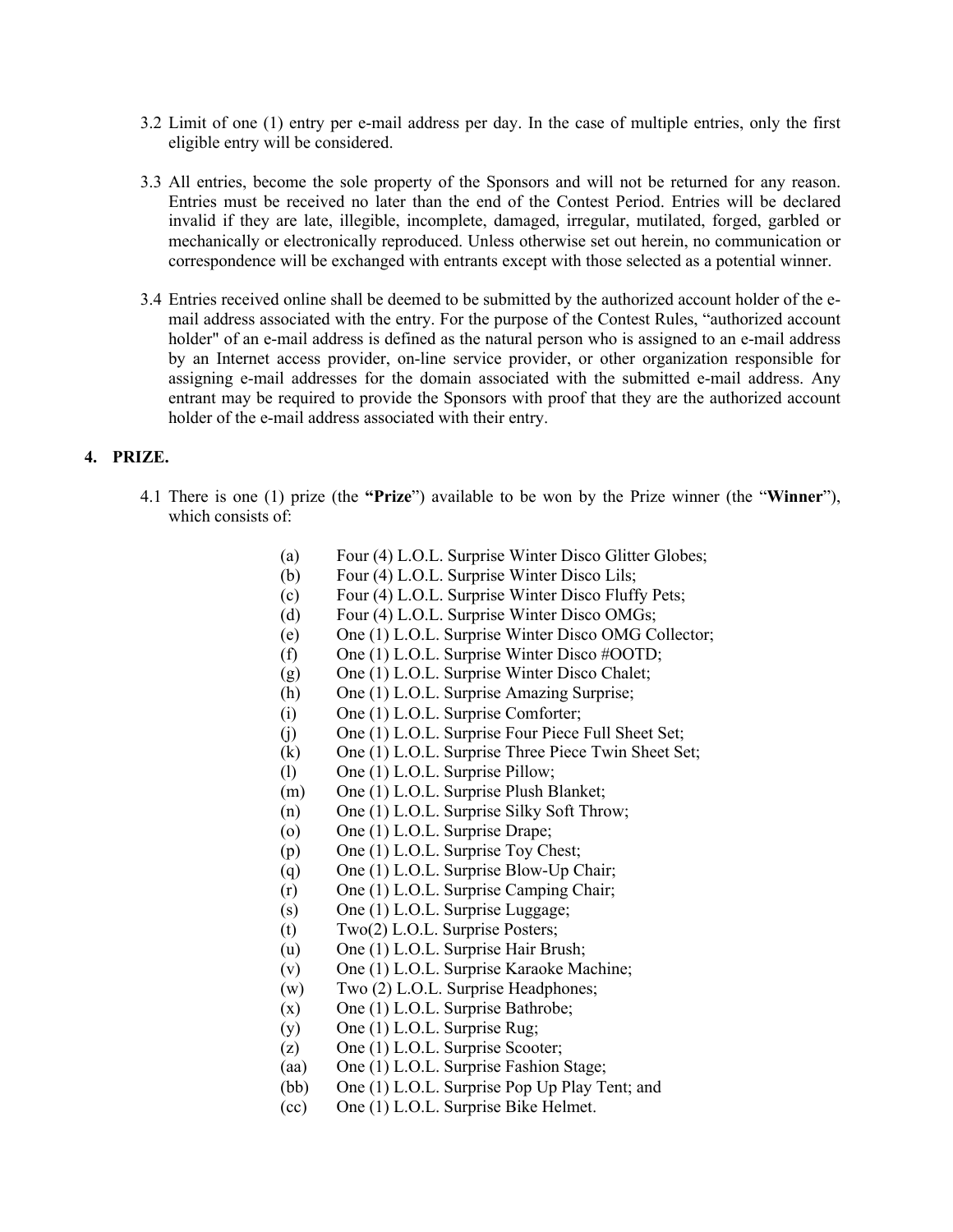The Prize has an approximate value of one thousand eight hundred and ninety five Canadian dollars (CDN \$ \$ 1,895.50 ).

- 4.2 Winner is not entitled to monetary difference between actual Prize value and stated approximate Prize value, if any.
- 4.3 The Prize will be distributed within thirty (30) days after the Winner has been successfully contacted and notified of his/her Prize and fulfilled the requirements set out herein.

## **5. PRIZE CONDITIONS.**

- 5.1 Prize must be accepted as awarded and cannot be transferred, assigned, substituted or redeemed for cash, except at the sole discretion of the Sponsors. Any unused, unclaimed or declined portion of the Prize will be forfeited, have no cash value and the Sponsors shall have no obligation to provide either an alternative or value-in-kind. The Sponsors reserve the right, in their sole discretion, to substitute a prize of equal or greater value if the Prize (or any portion thereof) cannot be awarded for any reason.
- 5.2 Shipped Prizes shall not be insured and the Sponsors shall not assume any liability for lost, damaged or misdirected Prizes.

# **6. WINNER SELECTION.**

- 6.1 One (1) Winner shall be selected as follows:
	- (a) On or about November 18, 2019 in Toronto, Ontario, one (1) entrant will be selected by a random draw from all eligible entries received during the Contest Period. The odds of being selected as a potential winner are dependent upon the number of eligible entries received by the Sponsors. Before being declared a Winner, the selected entrant shall be required to correctly answer, without assistance of any kind, whether mechanical or otherwise, a time-limited, mathematical skill-testing question to be administered during a pre-arranged telephone call or by e-mail, to comply with the Contest Rules and to sign and return the Release (described below).
	- (b) THE SELECTED ENTRANT WILL BE NOTIFIED BY E-MAIL NO LATER THAN NOVEMBER 20, 2019 AT 5:00P.M. AND MUST RESPOND WITHIN TWO (2) BUSINESS DAYS OF NOTIFICATION. Upon notification, the selected entrant must respond by telephone or e-mail (as specified in the notification) to the contact number or e-mail address provided no later than the indicated deadline set out in the Contest Rules and/or the notification. If the selected entrant does not respond accordingly, he/she will be disqualified and will not receive **[**a/the**]** Prize and another entrant may be selected in the Sponsors' sole discretion until such time as an entrant satisfies the terms set out herein. The Sponsors are not responsible for the failure for any reason whatsoever of a selected entrant to receive notification or for the Sponsors to receive a selected entrant's response.
	- (c) If, as a result of an error relating to the entry process, drawing or any other aspect of the Contest, there are more selected entrants than contemplated in these Contest Rules, there will be a random draw amongst all eligible Prize claimants after the Contest's closing date to award the correct number of Prizes.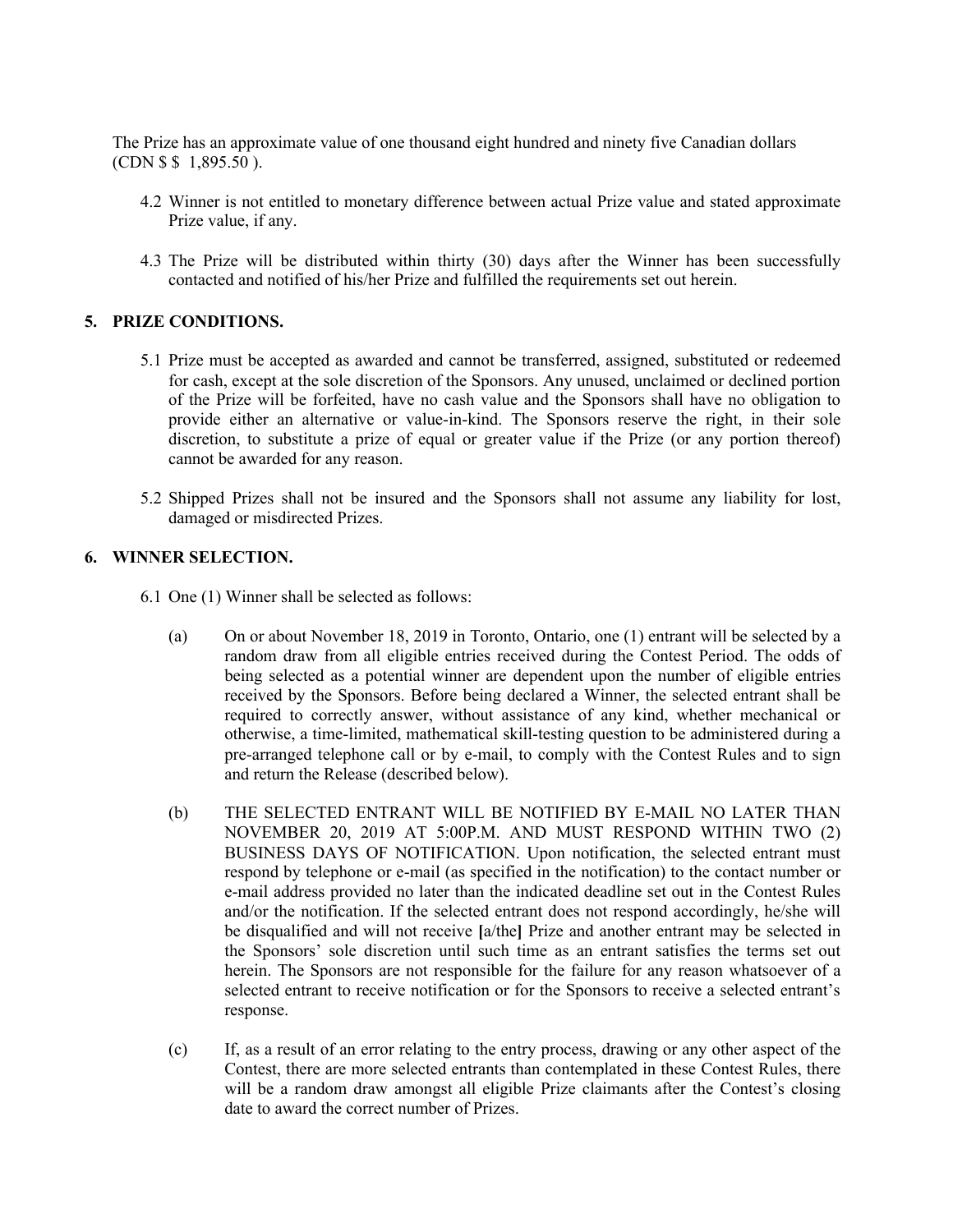- **7. RELEASE.** Potential Winner will be required to execute a legal agreement and release ("**Release**") that confirms potential Winner's: (i) eligibility for the Contest and compliance with these Contest Rules; (ii) acceptance of the Prize as offered; (iii) release of each of the Sponsors and each of their employees, directors, officers, suppliers, agents, sponsors, administrators, licensees, representatives, advertising, media buying and promotional agencies (collectively, the "**Releasees**") from any and all liability for any loss, harm, damages, cost or expense arising out of participation in the Contest, participation in any Contest-related activity or the acceptance, use, or misuse of any Prize, including but not limited to costs, injuries, losses related to personal injuries, death, damage to, loss or destruction of property, rights of publicity or privacy, defamation, or portrayal in a false light, or from any and all claims of third parties arising therefrom; and (iv) grant to the Sponsors of the unrestricted right, in the Sponsors' collective or individual discretion, to produce, reproduce, display, publish, convert, post, serve, broadcast, exhibit, distribute, adapt and otherwise use or re-use the Winner's name, statements, image, likeness, voice and biography, in any and all media now known or hereafter devised, in connection with the Contest and the promotion and exploitation thereof. The executed Release must be returned within two (2) business days of the date indicated on the accompanying letter of notification or the verification as a Winner or the selected entrant will be disqualified and the Prize forfeited.
- **8. INDEMNIFICATION BY ENTRANT.** By entering the Contest, each entrant releases, indemnifies and holds Releasees harmless from any and all liability for any injuries, loss or damage of any kind to the entrant or any other person, including personal injury, death, or property damage, resulting in whole or in part, directly or indirectly, from (a) their participation in the Contest or any Contest-related activity; (b) the acceptance, use, or misuse of any Prize; or (c) any breach of the Contest Rules. Each entrant agrees to fully indemnify the Releasees from any and all claims made by third parties relating to the entrant's participation in the Contest, without limitation.
- **9. LIMITATION OF LIABILITY.** The Sponsors assume no responsibility or liability for lost, late, unintelligible/illegible, falsified, damaged, misdirected or incomplete entries, notifications, responses, replies or any Release, or for any computer, online, software, telephone, hardware or technical malfunctions that may occur, including but not limited to malfunctions that may affect the transmission or non-transmission of an entry. The Sponsors are not responsible for any incorrect or inaccurate information, whether caused by website users or by any of the equipment or programming associated with or utilized in the Contest or by any technical or human error which may occur in the administration of the Contest. The Sponsors assume no responsibility or liability in the event that the Contest cannot be conducted as planned for any reason, including reasons beyond the control of the Sponsors, such as infection by computer virus, bugs, tampering, unauthorized intervention, fraud, technical failures, or corruption of the administration, security, fairness, integrity or proper conduct of this Contest and/or the Contest Microsite.
- **10. CONDUCT.** By participating in the Contest, each entrant is deemed to have executed and agrees to be bound by the Contest Rules, which will be posted at the Contest Microsite and made available throughout the Contest Period. Each entrant further agrees to be bound by the decisions of the Sponsors, which shall be final and binding in all respects. The Sponsors reserve the right, in their sole discretion, to disqualify any entrant found to be: (a) violating the Contest Rules; (b) tampering or attempting to tamper with the entry process or the operation of the Contest and/or the Contest Microsite or any related promotional website; (c) violating the terms of service, conditions of use and/or general rules or guidelines of any Corus property or service; and/or (d) acting in an unsportsmanlike or disruptive manner, or with intent to annoy, abuse, threaten or harass the Sponsors or any other person. CAUTION: ANY ATTEMPT TO DELIBERATELY DAMAGE THE CONTEST MICROSITE OR ANY RELATED WEBSITE OR UNDERMINE THE LEGITIMATE OPERATION OF THE CONTEST MAY BE A VIOLATION OF CRIMINAL AND CIVIL LAWS. SHOULD SUCH AN ATTEMPT BE MADE, THE SPONSORS